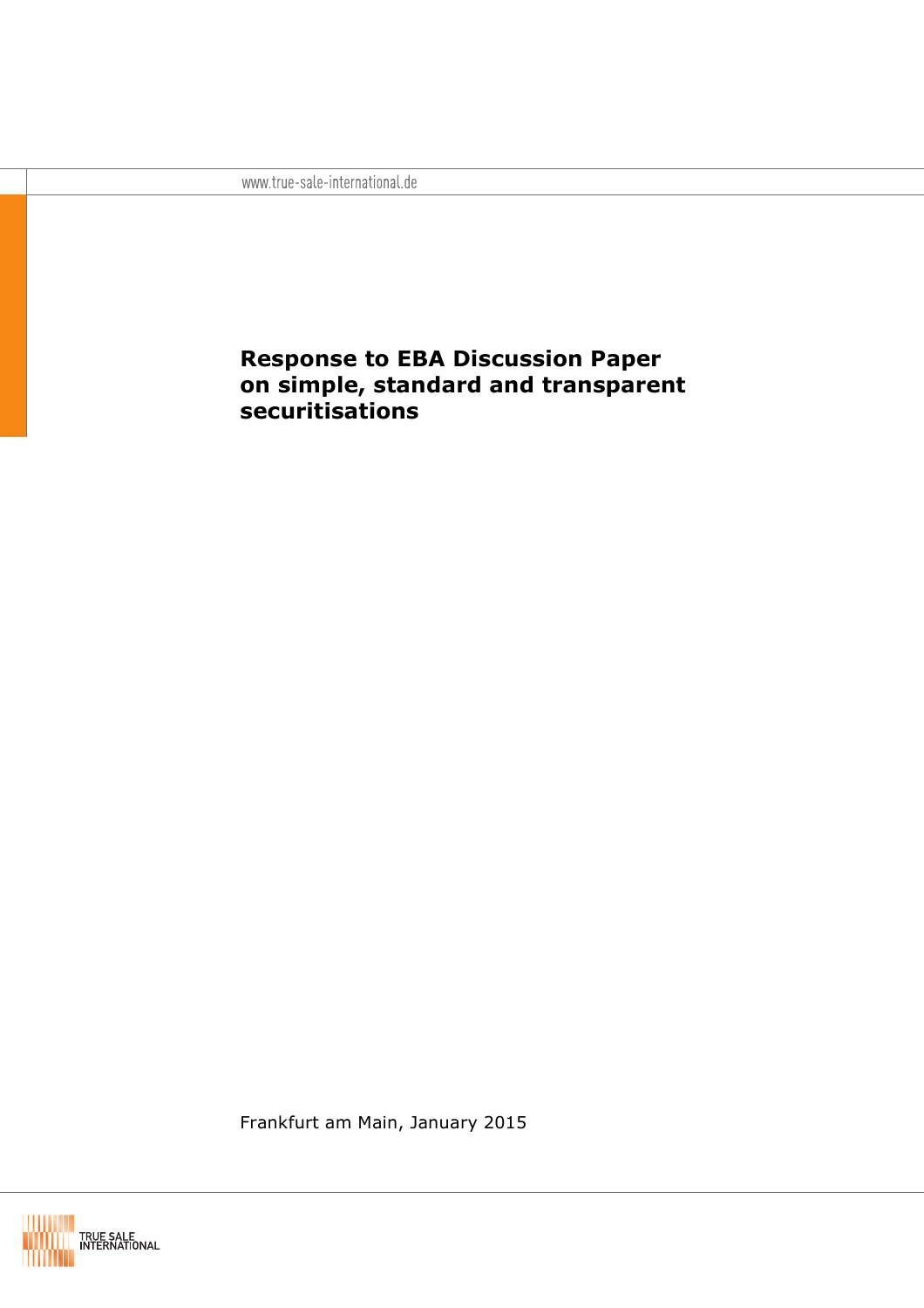Europe's banks must deleverage; Europe's businesses are slowly freeing themselves from bank lending; and capital market financing for Europe's business sector will be strengthened as a logical consequence. Yet none of this will happen without securitisations backed by real economy assets. Revitalising the European securitisation market for all types of business-related securitisations should therefore be a main focus in the creation of a European capital markets union.

True sale and synthetic corporate debt securitisation, as well as the securitisation of sales financing, leasing (especially in the car sales industry), factoring and trade receivables have the potential to play a decisive role in shaping the future of Europe's business financing.

TSI therefore welcomes the approach proposed by the EBA that involves the use of simple, standardised and transparent true sale securitisations to create secure and attractive framework conditions for investors and originators. We fundamentally agree with the principles, but when looking at the detail we consider there to be a need for alterations so that marketable securitisations, which, from the investor's perspective, already meet the requirements of simple, standardised and transparent securities, are not excluded from being recognised as "qualifying securitisations". Otherwise there could be negative consequences for these securities that have been successfully established on the securitisation market. We particularly welcome and support the development that sees the "qualifiying securitisation" classification not being defined by the seniority of the securitisation and would like to encourage the EBA to continue along these lines. This will prevent "cliff effects" from occurring in capital requirements. However, we also believe that, given the need to improve the

framework conditions, which is the subject of intensive debate in Europe, this can only be the first step.

 $\blacksquare$  The following procedures are all used to raise business finance:

- 1. Term true sale ABS transactions, mainly in the fields of auto finance and SME loans on banks' balance sheets;
- 2. Synthetic securitisation of SME loans;
- 3. Securitisation of trade and leasing receivables;

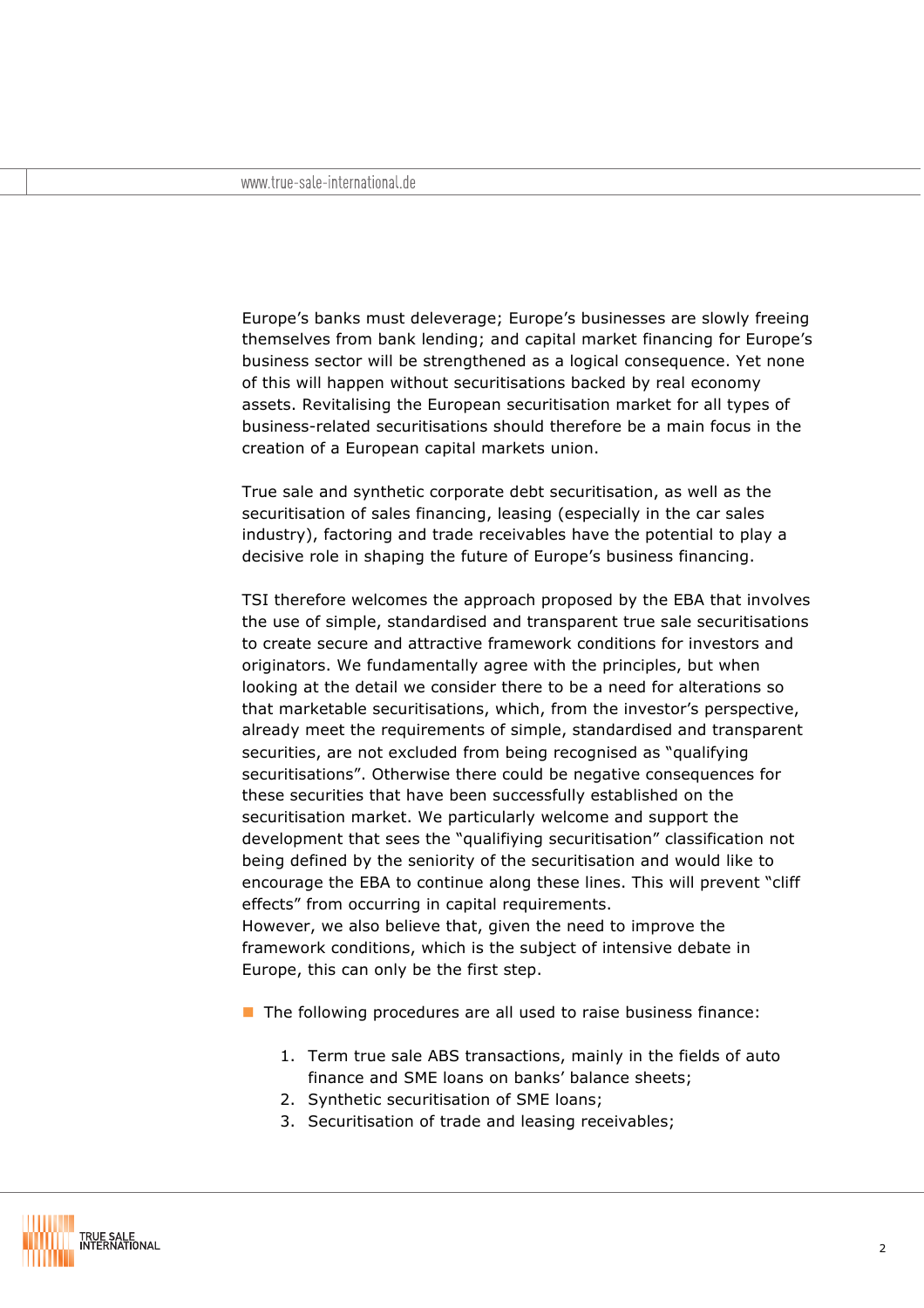4. Securitisation of commercial real estate financing and infrastructure financing by banks, which is far less clear and straightforward to regulate.

The EBA paper deals only with the first point. This makes sense because clear experience can be drawn upon in that respect. Tried and tested criteria have also been established through the work of the standard setters TSI and PCS in these areas.

Moreover, the initial impression is that the types of securitisations listed under 2 and 3 are more difficult to standardise and to typify. However, for these securitisations there are also powerful arguments in favour of establishing clear compliance criteria, which would allow such securitisations to benefit from a corresponding regulatory regime. What is more, currently bank funding is not the main problem being faced by European banks; their reluctance to issue long-term loans and to deleverage is mainly driven by a shortage of equity capital. There is a real need for regulatory equity relief in Europe. This can be achieved more easily and less expensively through synthetic securitisation rather than through true sale securitisation. In addition, Germany's experience with KfW's PROMISE/PROVIDE platform has shown that it is relatively straightforward to enforce standardisation criteria even in the case of synthetic securitisations. Likewise, only synthetic securitisations can help to give smaller, regional banks, such as Germany's savings and cooperative banks, whose customer relations would be seriously strained by true sale securitisation, new scope to grant loans to their customers in the SME sector and to prevent them from being hampered by concentration risks.

The securitisation of leasing and trade receivables is currently well established in many European countries. In Germany it contributes some EUR 13-14 billion to business financing. Analyses show that developments in the performance of such transactions in recent years has been outstanding; even in cases of seller insolvency, no defaults were recorded.

Our view is that it would be fairly achievable to include the two securitisation instruments in a regulation for a safe and stable securitisation market. We have therefore taken the liberty of including

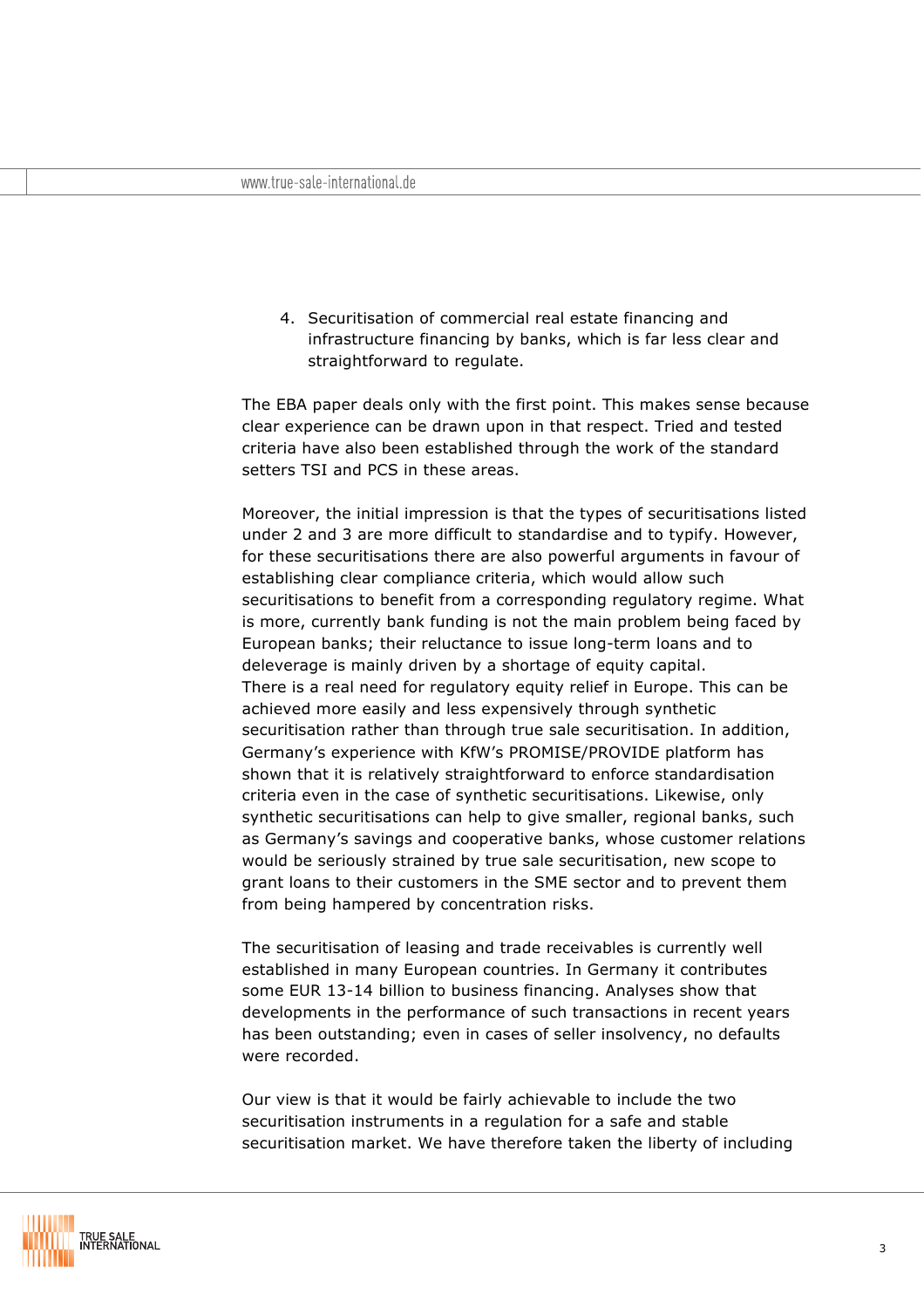some initial corresponding proposals for both market segments in our comments. Further input should be collated by the EBA in the near future through structured workshops. From a practical perspective, there are indeed arguments that support limiting the definition of simple, standardised and transparent criteria to true-sale transactions to begin with. However, we believe that, against the background of the EU's efforts to supplement the banking union with a capital markets union, this approach falls far too short.

It is undoubtedly even more difficult to define corresponding, simple, clear and unambiguous criteria for the securitisations listed under point 4. Given the importance of this kind of securitisation transaction for business and infrastructure financing in Europe, however, the door should not be closed too hastily on this type of financing approach. In the light of the various European initiatives to promote private infrastructure financing and to establish a European capital market union, it would seem to us to be crucial for these asset classes to be included, from a forward-looking perspective, in an SST regime and for the market to be required to develop corresponding quality criteria for underlyings, transaction structures and transparency.

Further details with regard to EBA´s proposed criteria as well as EBS´s questions can be obtained from the enclosed spreadsheet.

Please click on the following link to download TSI's answers with regard to the transaction types "term", "synthetic" and "trade and leasing".

**Link**

» SST securitisation\_EBAs propopsed criteria\_V1.0

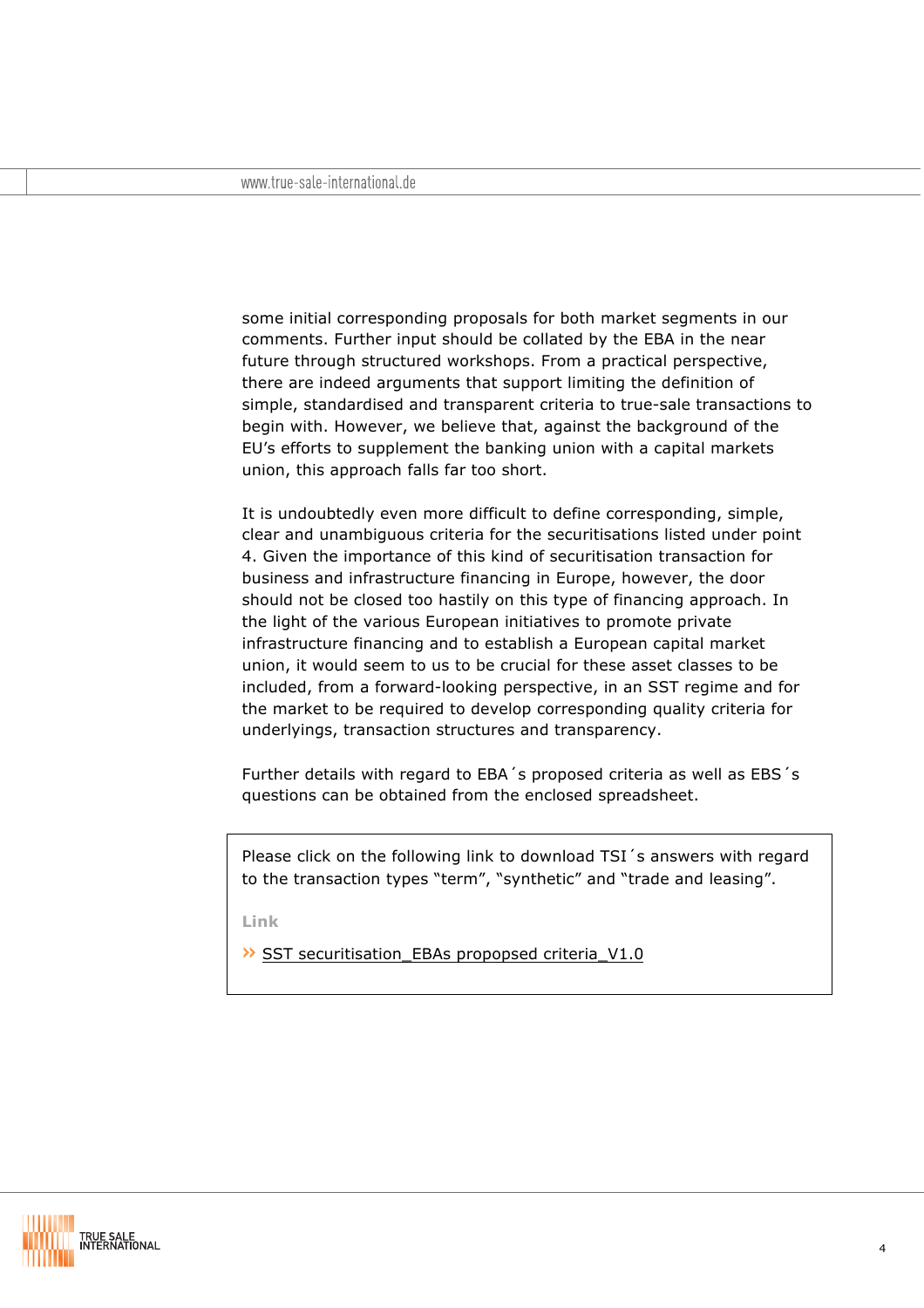## **TSI – What we do**

Securitisation in Germany and TSI – the two belong together. True Sale International GmbH (TSI) was set up in 2004 as an initiative of the German securitisation industry with the aim of promoting the German securitisation market.

In the last nine years TSI has strongly supported the development of the German securitisation market. Its concern has always been to give banks an opportunity to securitise loans under German law on the basis of a standardised procedure agreed with all market participants. Another objective is to establish a brand for German securitisation transactions which sets a high standard in terms of transparency, investor information and market making. And finally the goal is to create a platform for the German securitisation industry and its concerns and to bridge the gap to politics and industry.

Nowadays TSI Partners come from all areas of the German securitisation market – banks, consulting firms and service providers, law firms, rating agencies and business associations. They all have substantial expertise and experience in connection with the securitisation market and share a common interest in developing this market further. TSI Partners derive particular benefit from TSI's lobbying work and its PR activities.

#### **TSI securitisation platform**

TSI has been providing special purpose vehicles (SPVs) under German law since 2005. Approximately 100 transactions (as of January 2015), German and other originators have already taken advantage of German SPVs as part of the securitisation process.

The TSI securitisation platform comprises three charitable foundations, which become shareholders in the SPVs set up by TSI. The charitable foundations provide support for academic work in the following fields:

- Capital market research for Germany as a financial centre
- Capital market law for Germany as a financial centre
- Corporate finance for Germany as a financial centre

The three charitable foundations are committed to promoting scholarship and science with a focus on capital market and corporate finance topics.